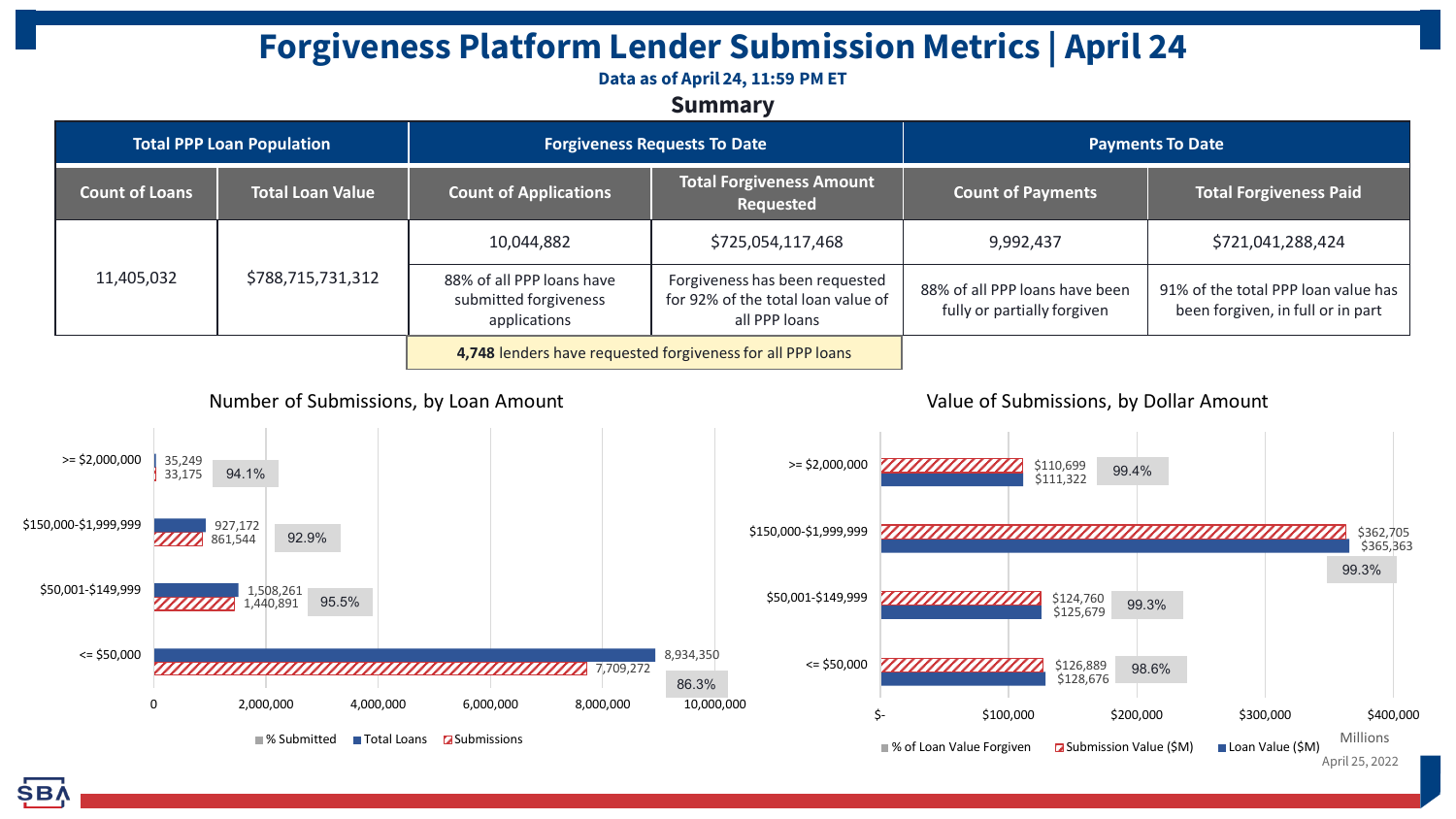## **Forgiveness Platform Lender Submission Metrics | April 24**

### **Data as of April 24, 11:59 PM ET 2020 PPP Loan Population**

| 2020 PPP Loan Population                                                        |                         | <b>Forgiveness Requests To Date</b>                                 |                                                                                        | <b>Payments To Date</b>                                        |                                                                                  |
|---------------------------------------------------------------------------------|-------------------------|---------------------------------------------------------------------|----------------------------------------------------------------------------------------|----------------------------------------------------------------|----------------------------------------------------------------------------------|
| <b>Count of Loans</b>                                                           | <b>Total Loan Value</b> | <b>Count of Applications</b>                                        | <b>Total Forgiveness Amount</b><br>Requested                                           | <b>Count of Payments</b>                                       | <b>Total Forgiveness Paid</b>                                                    |
| 5,078,493                                                                       | \$518,099,019,952       | 4,912,681                                                           | \$501,970,109,943                                                                      | 4,891,339                                                      | \$500,588,979,462                                                                |
|                                                                                 |                         | 97% of 2020 PPP loans have<br>submitted forgiveness<br>applications | Forgiveness has been requested<br>for 97% of the total loan value of<br>2020 PPP loans | 96% of 2020 PPP loans have<br>been fully or partially forgiven | 97% of the total 2020 PPP loan<br>value has been forgiven, in full or<br>in part |
|                                                                                 |                         | 4,690 lenders have requested forgiveness for 2020 PPP loans         |                                                                                        |                                                                |                                                                                  |
| Number of Submissions, by Loan Amount<br>Value of Submissions, by Dollar Amount |                         |                                                                     |                                                                                        |                                                                |                                                                                  |



April 25, 2022